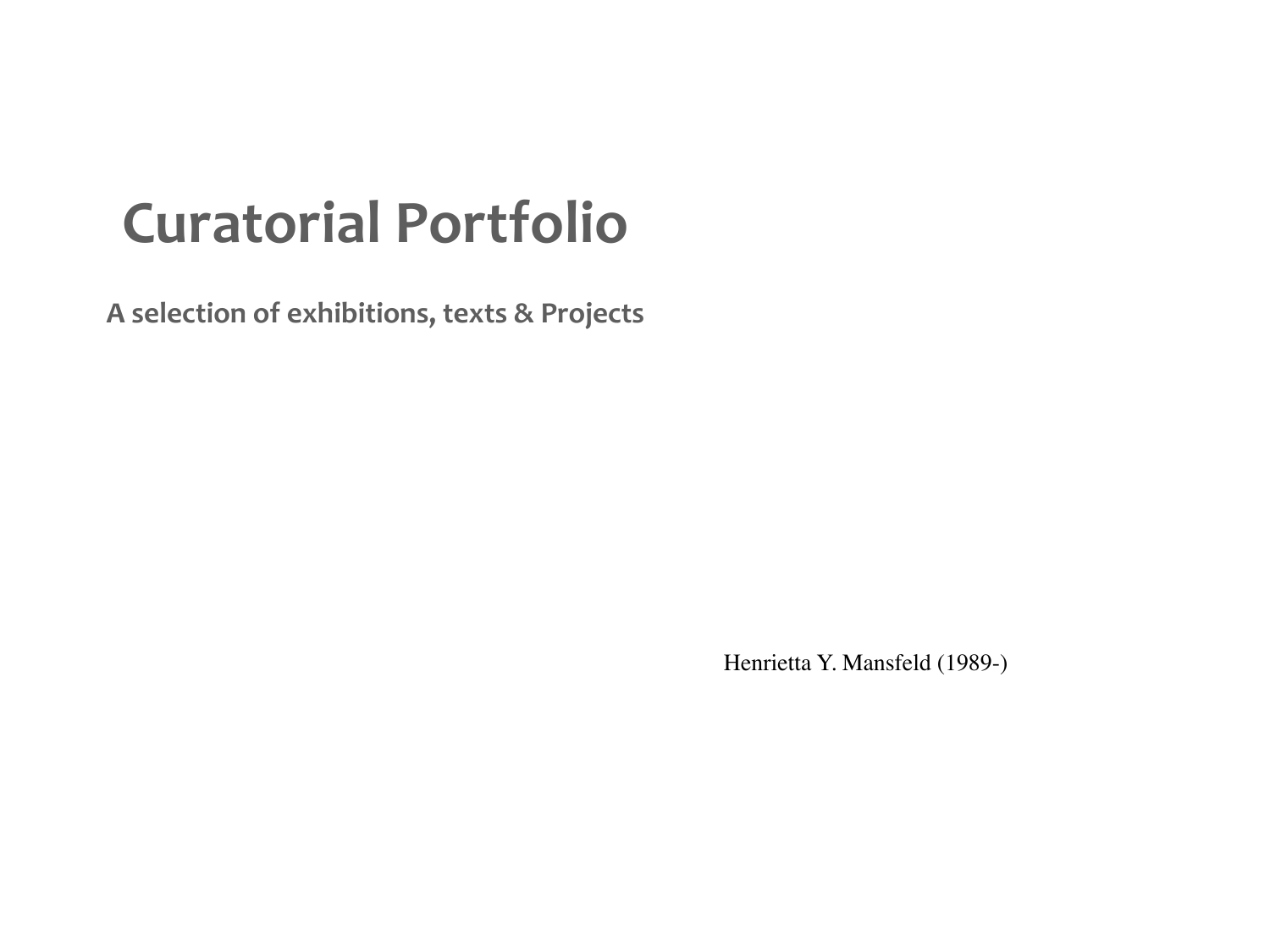Galerie Urs Meile is pleased to present Cao Yu's *Femme Fatale*, the artist's second solo exhibition with the gallery and her first solo exhibition in Europe.

Cao Yu continues to expand her oeuvre by presenting a new series of photographic works entitled *Femme Fatale*  (2019, c-print, 250 x 140 cm), which gave its title to the exhibition and is the artist's first attempt at photography. The experimental nature of Cao Yu's exhibitions stems from *I Have an Hourglass Waist* - the artist's first solo exhibition at the gallery's Beijing outpost. From video to sculpture, installation to work on canvas, and now photography, her multidisciplinary practice is crucial in challenging the perception of her surroundings, experiences and her role as an artist. Cao Yu's interpretation is jarring and contempla- tive for both a new and familiar audience.

The exhibition features three larger-than-life, full-length photographic portraits from the *Femme Fatale* series. The golden frames accentuate their grandiose in a style that resembles eighteenth-century Regence frames often used for portraits of the French monarchs. Instead, Cao Yu's subjects consist of ordinary, yet distinctive men of different classes caught in the action of urinating in public. Each man reveals his social class, be it the typical white-collar worker looking down at the ground, the slacker with flamboyant attire shouting and pointing at the passers-by or the corporate executive with his head held up high. None appears to shy away from the gaze of a stranger. Their exhibitionist behaviors match uncannily well with those of the French monarchs. In the work *Kneeling Figure* (2018, canvas, 134 x 84 x 12 cm), Cao Yu performs the act of kneeling - an ancient etiquette in the Chinese feudal system on an empty canvas until the canvas is left with two concave voids. The viewers are absorbed by the traces of the artist's action and baffled as to what is the artist kneeling for and to whom? The *Femme Fatale* series and the *Kneeling Figure* reconsider the struggle of power dynamics through time on issues relating to class, gender and tradition.

The exhibition will also present a new sculpture work, *Yeah, I am Everywhere* (2019, green marble, cast copper with 24k gold-plating, 2 pieces;  $20 \times 62 \times 42$  cm,  $54 \times 70 \times 40$  cm), and two marble sculptures:

*The World is Like This for Now II* (2018, single long hair (the artist's own), marble, 2 pieces; 96 x 59 x 50 cm, 73 x 65 x 30 cm) and *90°C IV* (2019, marble, silk stocking, 56 x 46 x 36 cm). For the artist, stones like marble are usually perceived as lifeless, but she purposely inserts objects such as stockings and reproduc- tions of human fingers to breathe life into these otherwise considered silent materials. They represent the 'pressure in life', states Cao Yu. For the new sculpture *Yeah, I am Everywhere*, the artist appropriates a set of green marbles whose color suggests the forthcoming spring. Rather than the wildflowers emerging from the greens of the blooming spring, Cao Yu implants ten copper-plated golden finger shapes - mod- eled after the artist's own fingers - onto the green marble. Just like the chaotic wildflowers, the golden fingers represent an infinite, vigorous growth that shines through despite constraints from the outside world, as if shouting "Yeah, I am Everywhere". The marble sculpture series comments on the omnipres- ent burden in life but provides a different way of understanding our surrounding.

Cao Yu's controversial video work *Fountain* - previously removed from her graduate show - will be presented with two video works titled *I Have* and *The Labourer*. The 11-minute-long video *Fountain* (2015, single channel HD video (colour, silent), 11'10") depicts the artist using her own body as a performative tool to carry out a long and exhausting process of squeezing breast milk until her breasts run dry. The title of the work is a response to the often-masculine association in art history made with works such as Marcel Duchamp's *Fountain* (1917) and Bruce Nauman's *Self-Portrait as a Fountain* (1966-67). The work *I Have* (2017, single channel HD video (colour, sound), 4'22") consists in the artist narrating to the camera while boasting all the positive and envy-inducing traits she claims to have, with each sentence starting with: "I have..." *The Labourer* (2017, single channel HD video (colour, silent), 8'33") portrays the act of kneading dough. Instead of using hands and water, the video shows the artist repetitively mixing the flour with her feet and her own urine. *The Labourer* offers stark visual contrast to the *Femme Fatale* photography series but shares reciprocal nuances. The gender reversal psychology in Cao Yu's works is reminiscent of a 1906 silent comedy film *Les Résultats du Féminisme* (The Consequences of Feminism) by French female director Alice Guy, where gender roles have been inverted. It depicts men as child-carer in charge of the household while women drink at cafés while courting men. Cao Yu's autobiographical video works reflect on the notion of gender and social stereotypes.

The exhibition greets visitors with an interactive installation on the gallery door handle. The work titled *Perplexing Romance* consists of yellow Vaseline smeared all over the door handle, towards which each visitor is compelled and tempted but simultaneously irritated by the "perplex" welcome. As one enters, a member of the gallery staff will provide visitors with tissues with the artist's signature to rub their hands clean and then toss them away. Visitors are also encouraged to visit the gallery's washroom as they will encounter a sound installation titled *The Flesh Flavour* (2017, sound, 13'13"). Composed of a random assortment of bizarre noises that emits recognizable sounds of chewing, sexual intercourses or skin being whipped all originating from an unknown corner of the room, this sound installation baffles visitors with contempt. Back in the gallery space, visitors are bound to access the main gallery space by striding over an installation work titled *The Colourful Clouds* (2017, black bras, 10 x 300 x 345 cm), composed of a stack of black-colored bras placed on the gallery floor. Next to the installation is the work *The World Has Nothing to Do with Me II*, a site-specific installation consisting in a single hair of the artist's passing through two tiny holes carved into the gallery wall. The work often stands unnoticed, just like the opposing forces we encounter in life, which we often ignore as we tend to concentrate on our own personal narratives. The juxtaposition of these two installation works allows visitors to establish a personal connection with the artist's experience through activating their senses and perspectives.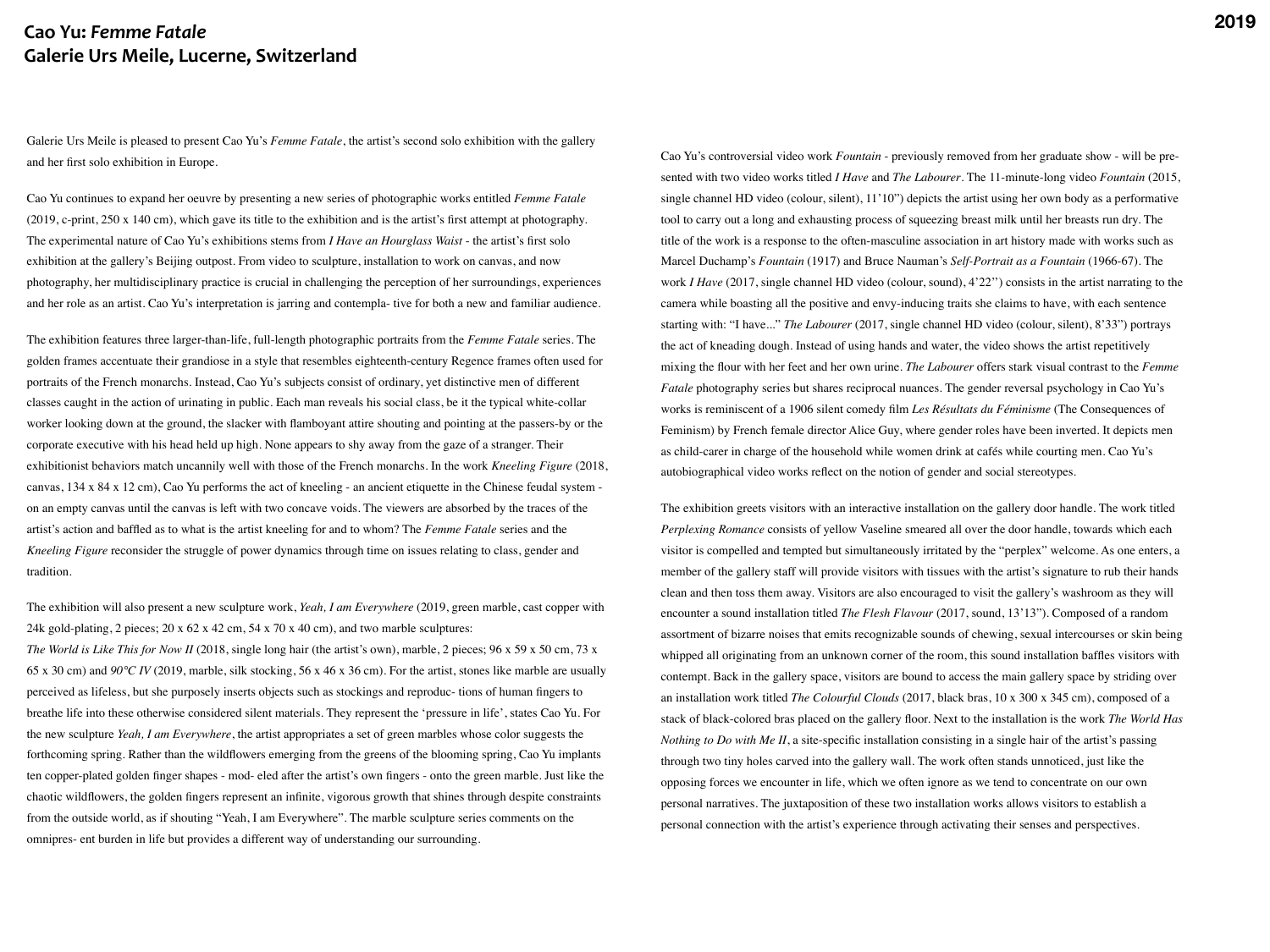*Everything is Left Behind* is another new series that will be present on this occasion. The three canvases (each 2018, canvas, fallen long hair (the artist's), 135 x 90 cm) with Chinese texts rendered using the artist's hair illustrate the stereotypical comments and opinions forced upon the artist at various stages of her life such as childhood, teenage years, motherhood and being a wife in China. As one steers their eyes towards the other side of the gallery wall, a set of eight canvases from the *canvas*-series (2018-2019, sign pen on canvas, each 75 x 75 x 15 cm) with vivid patches of hues brightens the space. Titled after their start and completion dates since 2012, it is one of the longest ongoing series of Cao Yu's oeuvre. According to the artist, it was the first time that she questioned herself about art. Cao Yu follows the threads on each canvas with sign pens as if aimlessly wandering in a foreign space. Whether in textual or in abstract forms, these canvases record the traces of Cao Yu's path as an artist. There is one prevailing question that the artist addresses to her audience: how can art make sense of our seemingly inconceivable society?

In the works of Cao Yu, one finds consistent opposing elements in each work, yet the artist seeks to address them through various lenses, may it be gender, class, ideology or time related issues. Her multidisciplinary practice provides viewers with a myriad of visual narratives while delving into broader issues in society. Drawing from her own experience, Cao Yu's works reflect on the zeitgeist and attempts to define what it means to be a female, a Chinese and an artist in the current climate. As a female, she addresses issues on gender with the inclusion of the male narrative. As a Chinese, she draws on Chinese tradition and custom in an expansive and contemporary language. And as an artist, she continually challenges her artistic practice and confronts ideas on art, people and society. Her works are not opinionated. Instead, they allow viewers to form their interpretation under an organic process, either through direct physical interaction with a work or by being visually drawn to them. Viewers are invited to reconstitute the artist's experience through her works and reflect on her surroundings experience as an artist, a wife and a woman in today's society.

Cao Yu was born in Liaoning, China in 1988 and lives and works in Beijing. She received a BFA and MA in Sculpture from the Central Academy of Fine Arts, Beijing, China. Her recent major group exhibitions were held at Baxter Street at Camera Club, New York (2019), Museum of Applied Arts, Vienna (2019); Zhuzhong Art Museum, Beijing (2018); Martina Tauber Fine Art, Munich (2018); Beijing Minsheng Art Museum, Beijing (2018); Diskurs Berlin (2017); Palais de Tokyo, Paris (2016). She was awarded Young Artist of the Year, 12th AAC Award of Art China (2018); Third Prize at Central Academy of Fine Arts Graduates Outstanding Exhibition, Beijing (2011). Her works are in the collection of M+ Collec- tion, Hong Kong; Zhuzhong Art Museum, Beijing; Si Shang Art Museum, Beijing; Central Academy of Fine Arts Art Museum, Beijing.

Very special thanks to Samsung The Frame for the support of this exhibition.

Text by Henrietta Y. Mansfeld







Image courtesy Galerie Urs Meile and Cao Yu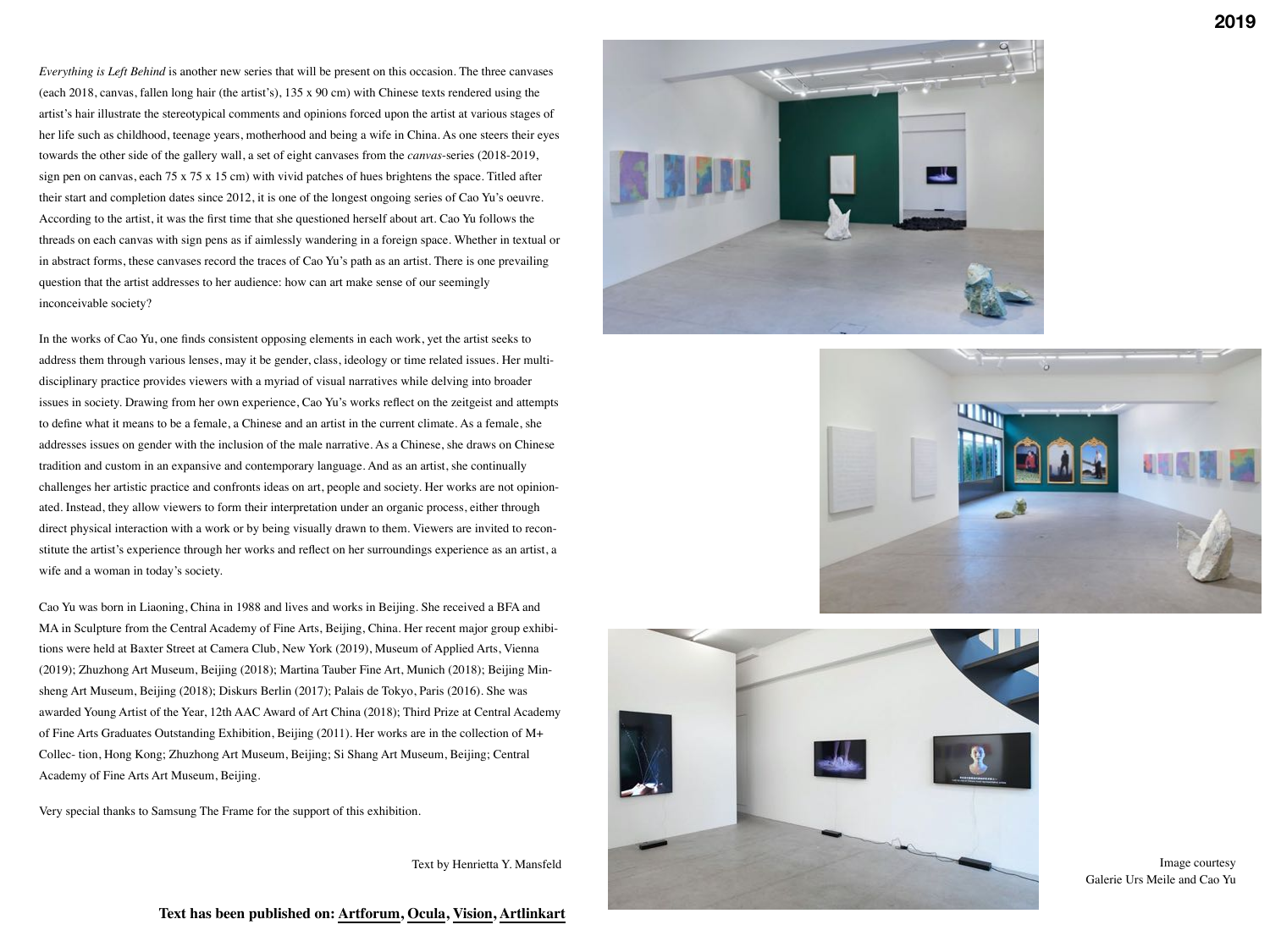# **Li Linhui:** *X-PARK* **Prenzlauer Studio/Kunst Kollektiv, Berlin**

Once serene,

the rivers of X-Park.

Once blossoming,

the flowers of X-Park.

Once pure,

the images of X-Park.

In the works of Linhui Li (1990-, Ürümqi), there is an ambience of nostalgia. It may be her use of film cameras or the process of how Li realises her photographs. *X-Park* is a series of performance-cum-photographic works that Li has developed in the public parks in Ürümqi, her childhood parks. Her photographic style shares lucid similarity with Poetic Realism. Inspired by French Impressionism, Poetic Realism movement -created by a group of French filmmakers in the 1930s- expresses the deep longing for an obsolete reality by recreating it in a lyrical style. However, the *accidental* performative feature in Li's work inadvertently reflects the controversial societal issues, allowing her work to morph into a type of post-Poetic Realism that documents societal issues.

The performers in Linhui Li's performance-cum-photography are security guards who perform their daily duties of scanning bags at the entry and exit of the public parks in Ürümqi. Each X-ray scan, hereby performance, disrupts Li's films; sometimes giving them extreme exposure, pixelation or blurring effects. The results are reminiscent of a Georges Seurat painting. The performance acts as an editing process, or perhaps an intervention for Li's photographs and the end-results are untamed. In the X Parks of Ürümqi, there is freedom to photograph, but there is also imprisonment of the pictures. Perhaps, one must be in a position of a "performer (authority)" to be *truly* free in an age of X Park.









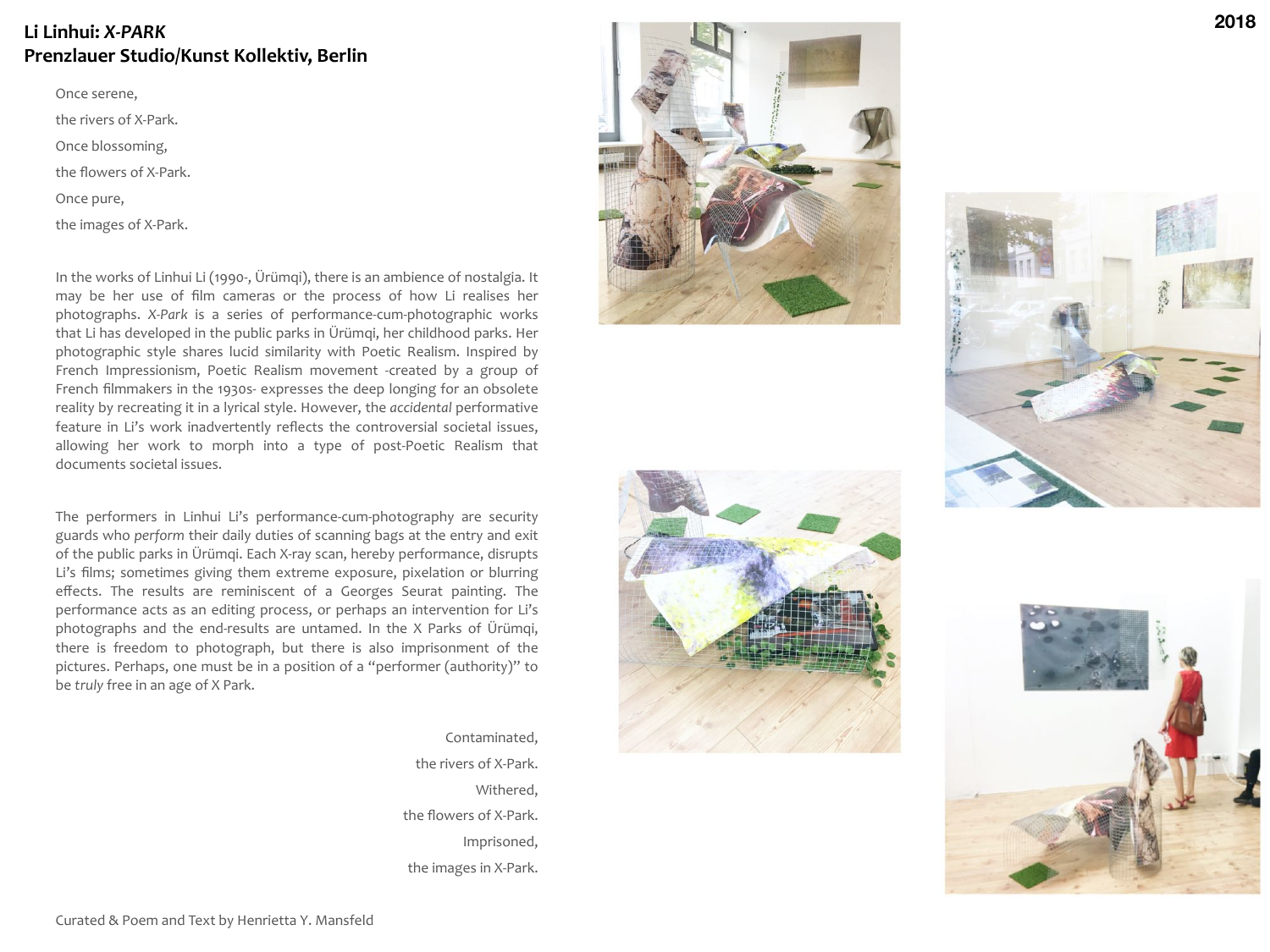# **Martyna Poznańska:** *FOREST OF GESTURES\**



*My Body Is The Forest, The Forest Is My Body*, 2017 Białowieża - Primeval Forest, Poland 2-channel video, each 10:53 min camera, stills: Jacek Jaca Wiśniewsky ©Martyna Poznańska

\*Curatorial text and proposal was shortlisted during the Second "Micro-Curatorial Project", Frank F. Yang Art and Education Foundation, Hong Kong/Shanghai Judging panel includes Karen Smith, Bao Dong, Liu Wei and Frank F. Yang

#### Link: <http://fyfoundation.com/news/20040>

The true nature of body is merely an 'extension' of space, proclaimed René Descartes in his *Principles* of *Philosophy*. Space, an abstract idea about a particular place that is both tangible and intangible, constructed and organic, stable and unstable; a place that remains inactive until bodies intervene. Flâneurs - bodies as wanderers in a given space- blindly follow constructions by practitioners who are guided by fictional knowledge, as though the whole process is built by obscurity. Such act choreographs bodies in space while *accidentally* merges bodies and space into one. Thus how can one assess the presence of flâneurs in a cultivated space like cities?

City is a constructed space in the natural environment. 'Figures (flâneurs) are the acts of this stylistic metamorphosis of space,' described by Michel de Certeau in his The Practice of *Everyday Life.* Flâneurs are not, in essence, move "freely" in space, but as dancers whose movements are determined by the choreographer. Each *dancer* produces a movement which contributes and reshapes the space. Their bodily gestures suggest their liberty and confinement in a given space. The bodies are confined when posited in a specific space. Borrowing from linguistics, adverbs such as *here* or there, posit bodies and in turn, restrict them to designated locations. The freedom of mobility grants bodies the ability to rewrite space, making *here* or there, and the space in between, either relevant or irrelevant. Constant movement is a prevalent feature of bodies in space. It also leaves traces and stores memories, adding metaphorical narratives to space. Buildings, parks and streets constructed and de-constructed, metaphors of space formed and abandoned, elements in space are in constant flux. The gesture of a wandering body -inclusive of all living organism- personify and activate space in ways that profound messages transmit beyond interpretation. Through the sound of the howling storm, chiming church-bells, and singing birds, bodies convey their habitat or gestures in space. Through what ways can such act be preserved and recalled?

Perhaps, sound emancipates memory of the transformation of bodies and space. It transmits, receives and deciphers such memories. Like flâneurs, memory acts as the metamorphosis of space. It is the 'process of maintaining information over time', according to Margaret W. Matlin. Sound evokes attention and memory -both consciously and unconsciously- and through this *attention*, bodies integrate into space and begin to identify and define particular content in space. The movement of sound determines gesture sensing and manipulates gestural movement in space. Sound, as bodies, incorporate spatial and aspatial properties. It represents the gestural movement in space that is both *liberated* and *confined*. 

Berlin-based Polish artist Martyna Poznańska's interdisciplinary practice incorporates sound, video, drawings and installation. The exhibition titled Forest of Gestures addresses different perception as to how we view bodies and space in a city like Shanghai.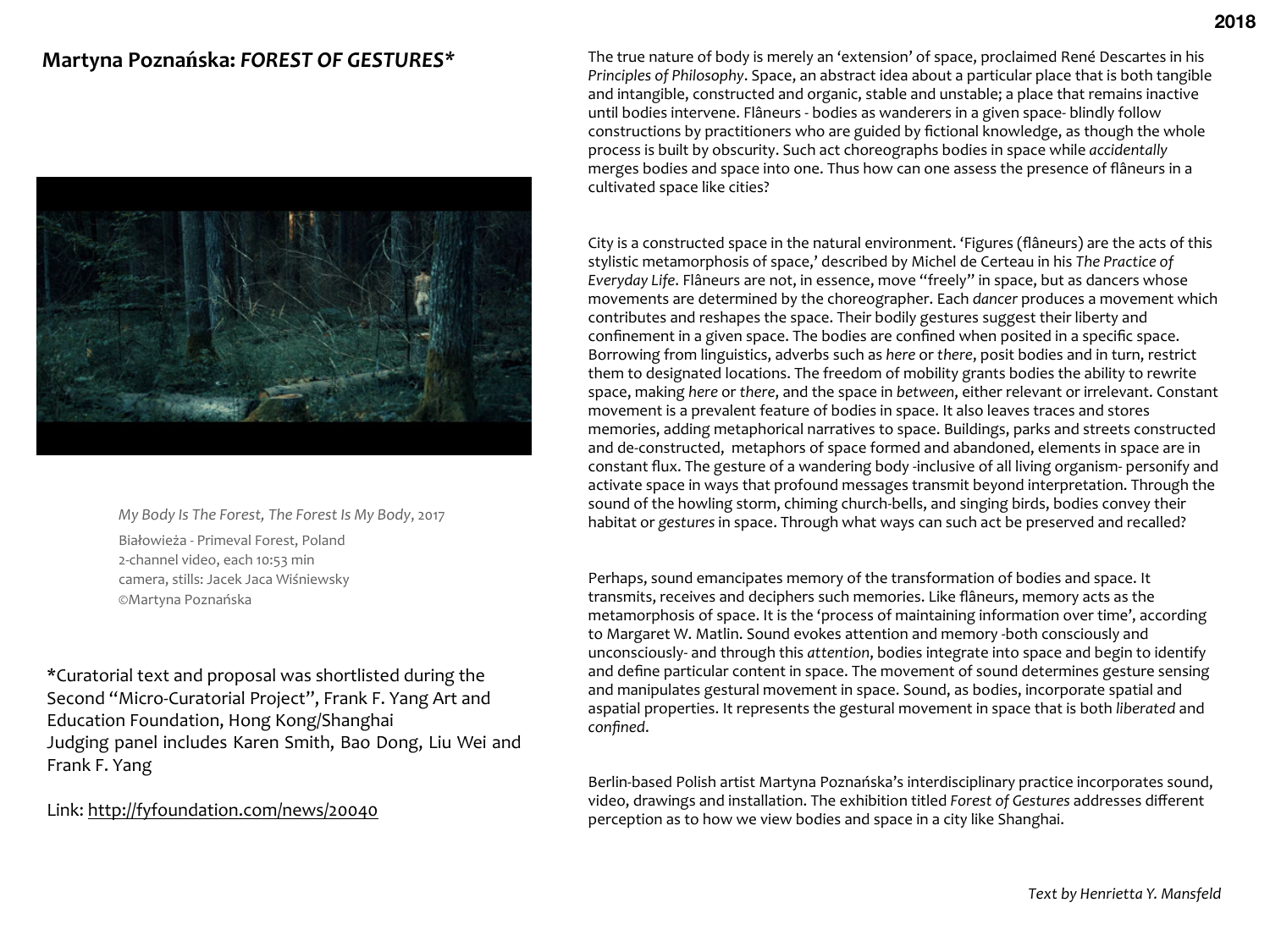# Enikő Márton, Gerard Janssen, Judit Horváth Lóczi: SHIFT **Zönotéka, Berlin**

In music, shift represents a movement of the fingers on a string instrument, which changes the level in music. In language, a shift of words in a sentence might change it from a statement to a question. In time, a shift of the dial will affect the seconds of the day. Shift represents movement, each movement produces a new event and provides the basis for the next shift. In a space where there is a continuous movement, nothing remains constant. Therefore, what is it that contributes to the shift?

Forms and shapes construct the physical space. They may be organic and geometric. Organic often links with natural forms or asymmetric shapes with irregular lines. Geometric forms are often named shapes like circle or rectangle, to name a few. In visual art, there are naturalistic and realistic images. When an image is incomprehensible, they are named abstract images. In abstraction, if an image entails a recognisable object, it is an objective image, and a nonobjective image is for those unrecognisable objects. Organic or geometric, naturalist or realistic, objective or non-objective, each depends on the other and does not always retain its form. Forms and shapes continuously collide and diffuse whenever they meet in a physical space. Interaction with one another constructs each one of them, forming new ones. How does interaction between forms and shapes correlate with us?

Aren't we, as humans also a part of and contribute to the constant shift in the physical space? Constructing relationship between objects is intrinsically humanistic as we constantly seek new definitions and interactions; to shift is to search for infinite possibilities. An object changes according to an interaction with an external force. The impact represents the reincarnation of the object itself. Societies exist in a physical space where constant shift between forms and shapes construct the tangibles. Artists investigate and visualise the possibilities that contribute to the construction and offer new definition for the understanding of the physical space.

The group exhibition SHIFT presents the possibilities of the act of shifting forms and shapes in a space, whether on a confined canvas or in the physical space of a gallery. SHIFT is pleased to invite three artists Enikö Márton (HU), Gerard Janssen (NL) and Judith Horváth Lóczi (HU) -all focus on the interaction between organic and geometric forms and shapes- by commissioning new works consisting of paintings, sculptures and installations. The exhibition will also present new collaborative works, accompanied by a dialogue text between the curator and the artists.

*Curated & Text by Henrietta Y. Mansfeld* 





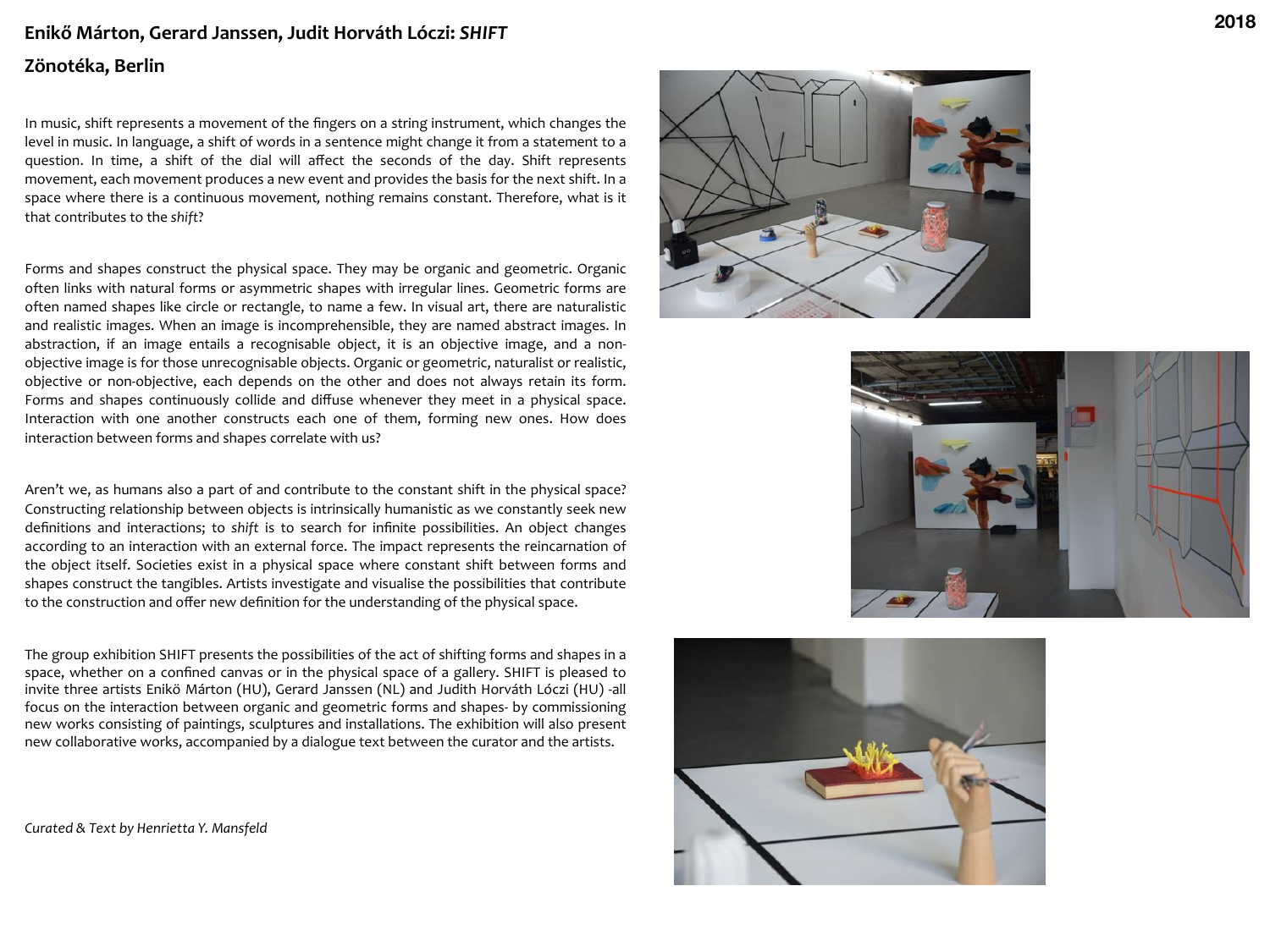# Tatiana Hahn: AS IF IT WERE REAL\*



Same Place Another Time, 2017 Interactive installation, X-box kinetic technology © Tatiana Hahn

\*Curatorial text and proposal was drafted on the occasion of Spring/Break Art Show curatorial application

The exhibition As If It Were Real explores the notion of perception by questioning what you think you see and what you *actually* see. Through the lenses of Berlin-based photographer Tatiana Hahn, the exhibition presents an inflated version of our reality with an immersive and interactive installation that situates the viewers in a space where things appear real and familiar. According to the French philosopher Gilles Deleuze, there is no pure actual object. Each *actual* is fabricated from a swarm of virtual images, something that is ephemeral, brief and unconscious. If Deleuze's claim proves true, then, how can one be certain of the things one sees? Is it, perhaps, what you think you see is what you actually see?

For the Spring/Break Art Show, artist Tatiana Hahn presents her two recent series titled So Close So Far and Same Place Another Time. The So Close So Far photography series features a collage of ambiguous imageries and happenings in the city of New York. It challenges the viewer's perception, memory and consciousness in ways that, what they *actually* see is a juxtaposition of fragmented and spontaneous moments captured and manipulated by the artist. The interactive installation titled Same Place Another Time allows participants to immerse themselves in a fragmented reality. The accelerated urban living facilitates the virtualisation of the actual by blurring the line between actual and virtual.

The theme *Fact and Fiction* confronts an increasingly intertwined contemporary reality. The exhibition As If It Were Real with photographer Tatiana Hahn attempts to make one question his or her surroundings. Choosing photography as the main medium, the exhibition also draws attention to the relationship between photography artists and their creations.

Text by Henrietta Y. Mansfeld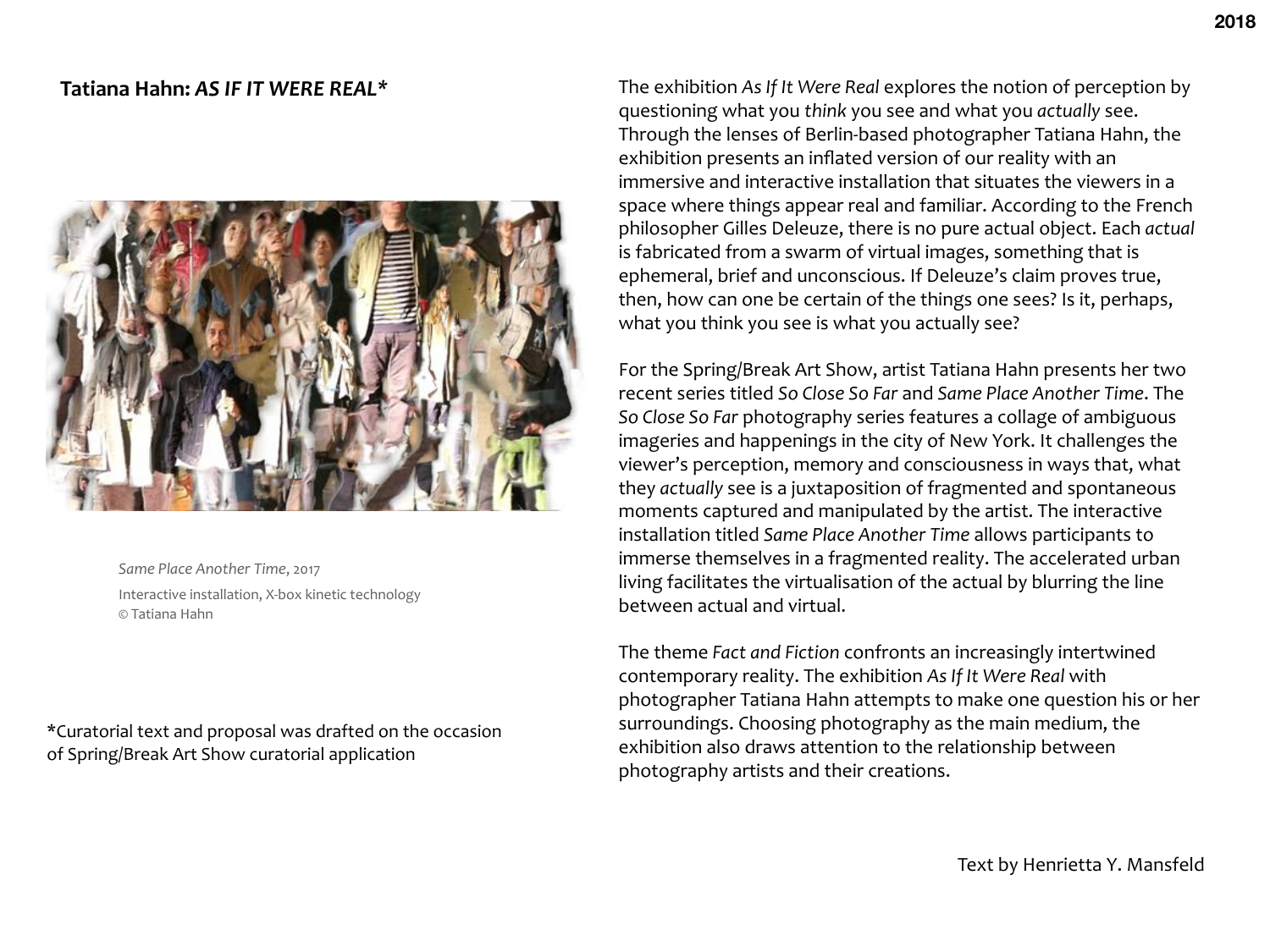### Li Linhui: LOOKING FOR VENUS **Kunsthaus KuLe, Berlin**

Venus, Aphrodite and Inanna are names given to represent the Goddess of beauty and love in Roman, Greek and Mesopotamian mythology respectively. Each narrative casts a new nuance. The original idea transforms itself into numerous forms and contents by its appropriators. From classical paintings to modern-day museum souvenirs, the meaning of the Goddess of Love and beauty is more abstract than ever. The products of such idea are so varied and disseminated that the original meaning might as well get lost in translation. Everyone possesses his interpretation of the so-called Venus.

The interpretation by the Ürümqi-born artist Linhui Li is engrossed in her interest in the in-betweens and the process of the formation of objects and events. For the exhibition *Looking* for Venus, Li commissions artisans from a few selected ateliers in Beijing to create a series of Venus dolls. The artist gives specific requirements for the *dolls* but does not interfere with the fabrication process. Working from secluded ateliers in Beijing with long hours and low wages while facing threats from immediate demolition, some of the commissioned craftsmen fathom who *venus* might be while others merely follow the requirements by Li. For many artists, the Goddess of Love and beauty has been a source of inspiration throughout art history. But what does the Goddess of Love and beauty or Venus mean to these atelier artisans?

In the exhibition *Looking for Venus*, artist Linhui Li questions the process of artmaking by contemporary artists. The Venus doll series addresses the connection between an idea and its product in Contemporary Art while exploring the value and the cost of originality. What does Venus represent now?

*Curated & Text by Henrietta Y. Mansfeld*



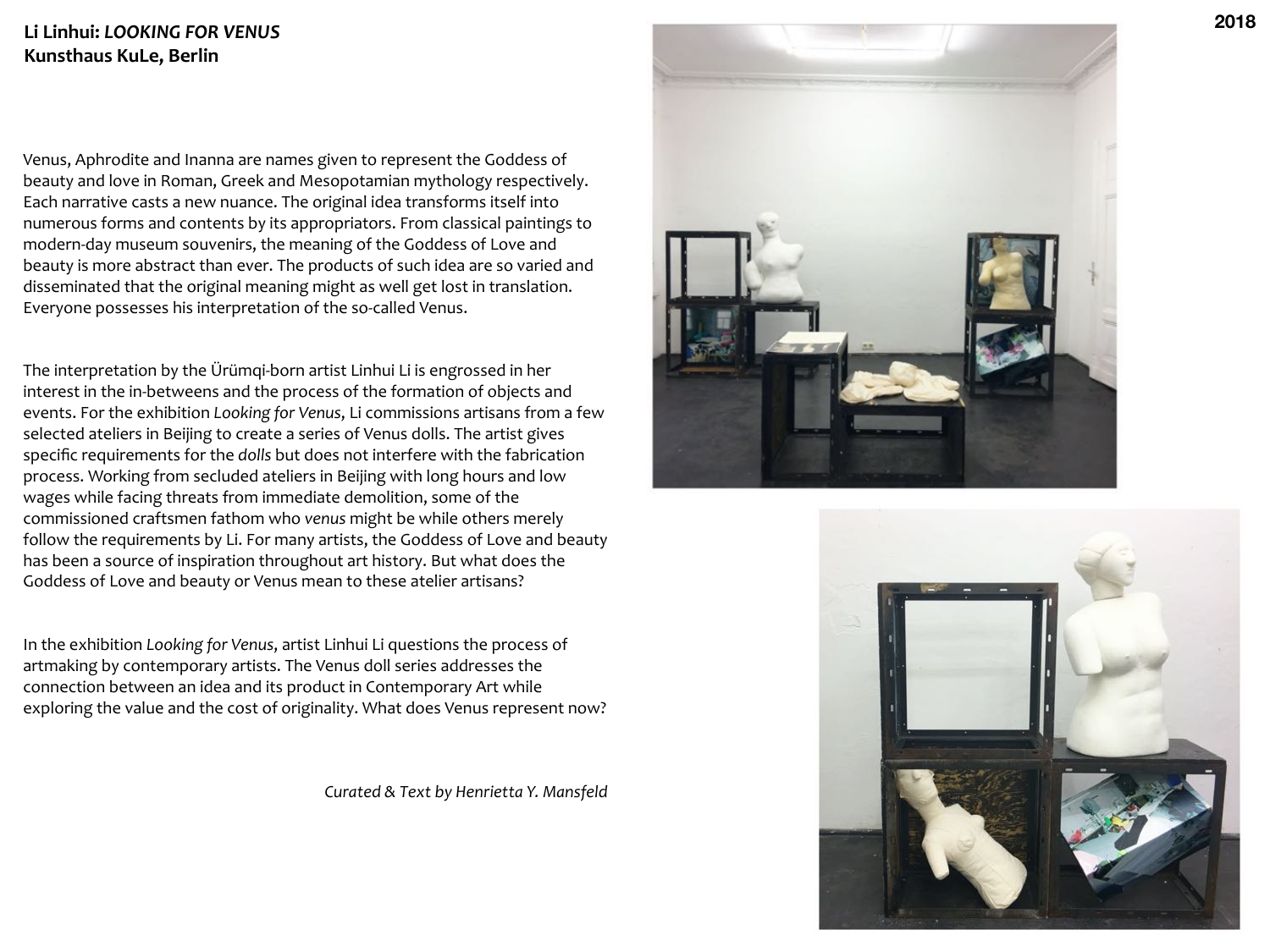# **Josh Hadar:** *BEYOND CONTEMPORARY ART* **Solo Exhibition at Beijing Oriental Poly Time Museum 北京ᳵ博物 ḅ, Beijing**

The exhibition draws inspiration from the book titled *Beyond Contemporary Art*, written by Etan J. Ilfeld. It consists of works from over ninety artists from the past decade questioning whether if we have moved beyond Contemporary Art. Following the Industrial Revolution and rapid technology development, the omnipresent digitalisation in societal life have inspired a group of artists thinking beyond traditional medium and methods. Their works have shed light to a new breed of art form that blurs the line between art and design, aestheticism and functionality. It is an art form that transcends popular culture by bringing art closer to people than ever before. 

In the early twentieth century, Italian Futurist art movement reshaped art forms. It celebrated advanced technology and modernity. The founding father Filippo Tommaso Marinetti, an Italian poet published "The Founding and Manifesto of Futurisum" on Le Figaro on February 20th, 1909. Futurism emphasised on youth, speed, power, technology and the industrial city. Now extinct, the Futurist movement gave rise to a new generation of artists and influenced art movements like Art Deco, Surrealism, Dadaism, Neo-Futurism and other major art movements of the twentieth century.

A new group of creative collectives ranging from artists, architects, designers named themselves Neo-Futurists. While preserving the legacy of the now-extinct Futurist art movement, the Neo-Futurists believe in "cities releasing emotions, driven by eco-sustainability, ethical values and implementing new materials and new technologies to provide a better quality of life for its city-dwellers", according to Christian Narkiewicz-Laine, the Founding President of the Chicago Athenaeum Museum of Architecture and Design. Renowned Neo-Futurists include thought leader Hal Foster, architect Zaha Hadid, British artist Olivia Peake, to name a few.

Neo-Futurist sculptor Josh Hadar creates a series of solar-powered sculptures which investigates the relationship between art, technology and environment. For more than a decade of experimentation, Hadar's sculptures challenge the boundary between art and technology and its impact on the environment. His solar-powered sculptures aim to evoke thoughts on urban re-intervention by combining art and technology.

The project seeks to contextualise contemporary art in a society that has a growing obsession on technology. How does art become an integral part of the society? More importantly, how art and technology can shape the art of today and how the 'new art (Neo-Futurism)' can transform our society? Josh Hadar: Contemporary Art brings the American Neo-Futurist artist Josh Hadar to China with a series of projects including a solo exhibition in Beijing, an artist dialogue in Shanghai and an artist residency program and workshop in Dali, Yunnan.

Curated & Text by Henrietta Y. Mansfeld